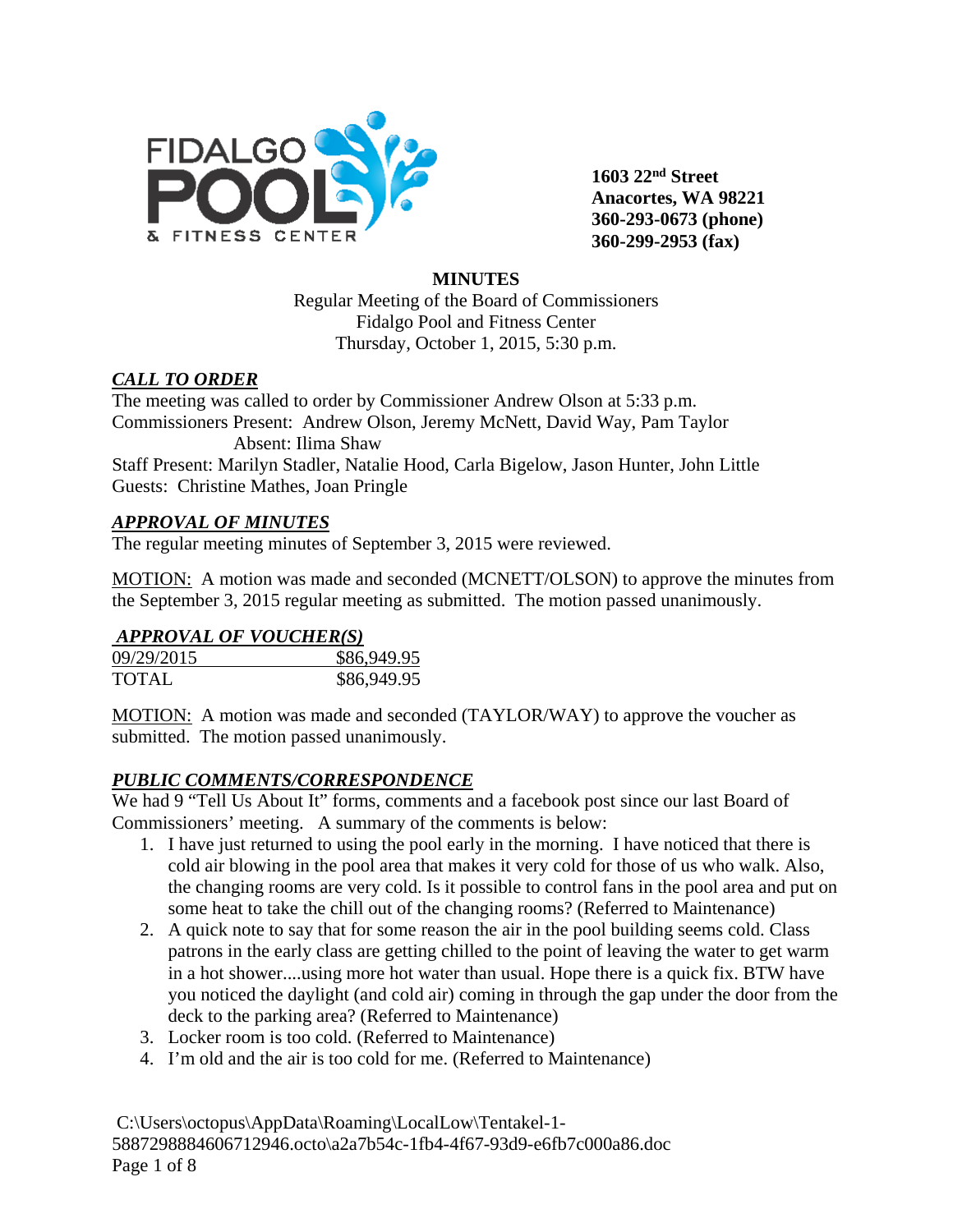- 5. I am seriously going through pool withdrawal. I usually swim at least 5 times a week here, and I get such a fun workout. I've lost 53 lbs since the end of May when I started my diet and exercise program. It's so nice for the people of Anacortes to have access to such a great facility; the staff members are second to none, and the building is clean and well-maintained.
- 6. Lori is fantastic in the 7:30 am water class. Great exercises to keep us moving. Good job!
- 7. Welcome back Carla to the 7:30 am class. Keep working us. Liked the ladder concept.
- 8. As you know, the strength and conditioning class has been shifted to 7 am on Tuesdays and Thursdays. As a result, I no longer take the class although it had become a valuable part of my fitness routine. 8 am was a fine time; 7 am is just too hard for someone who has been retired for 20 years. We were told the change had to be made to accommodate the schedule of the only person available to teach. However, Megan, who coached the last class before Labor Day, told us that she was available at 8 and would like to take on the additional class. Several of us know Megan from Bayside and would be pleased to work with her. I'm urging you to shift the class back to 8 on the winter schedule. FPFC is a valuable part of the community and one that I have always supported. The strength and conditioning class seemed to meet the needs of a loyal group of 15+ mostly senior citizens. I hope it will return to 8 am on the winter schedule. If so, I will definitely be back. (At the time this class was changed, Megan was not employed with us, and the only available, qualified person could only teach at 7 am).
- 9. I'm writing to you regarding the strength and conditioning class which was previously offered at 8:00 am on Tuesday and Thursday. It was an excellent class, and had good attendance for a long time. Now it has been moved to 7:00 am. The new time is difficult for most of the 15 or so of us who used to attend, and most of us have dropped the class. Considering this, I would like to ask you to do what you can to find a good instructor and reintroduce the 8 o'clock class in the winter session. (Fitness Manager Carla Bigelow is assessing this possibility.)

# *Supplemental Director's Report July – September 2015*

*Thunderbird Aquatic Club (TAC) – Coach Jason Hunter*

• TAC numbers are:

Home School Team: 15 Bronze: 25 Silver: 18 Gold: 18 Juniors: 25 Seniors: 4 Masters: 12 Total 105 without masters active  $+$  or  $-3$ ,

- The new fiscal year is starting with strong numbers in the older groups. Jason is aware that a number of Jr. swimmers will be competing mostly with the High School teams but is proud to have swimmers competing for Sedro Woolley, Mount Vernon, Burlington and Anacortes.
- The home school group is starting off well. Last year it was a strong group and Jason feels that it will continue to grow.

C:\Users\octopus\AppData\Roaming\LocalLow\Tentakel-1- 5887298884606712946.octo\a2a7b54c-1fb4-4f67-93d9-e6fb7c000a86.doc Page 2 of 8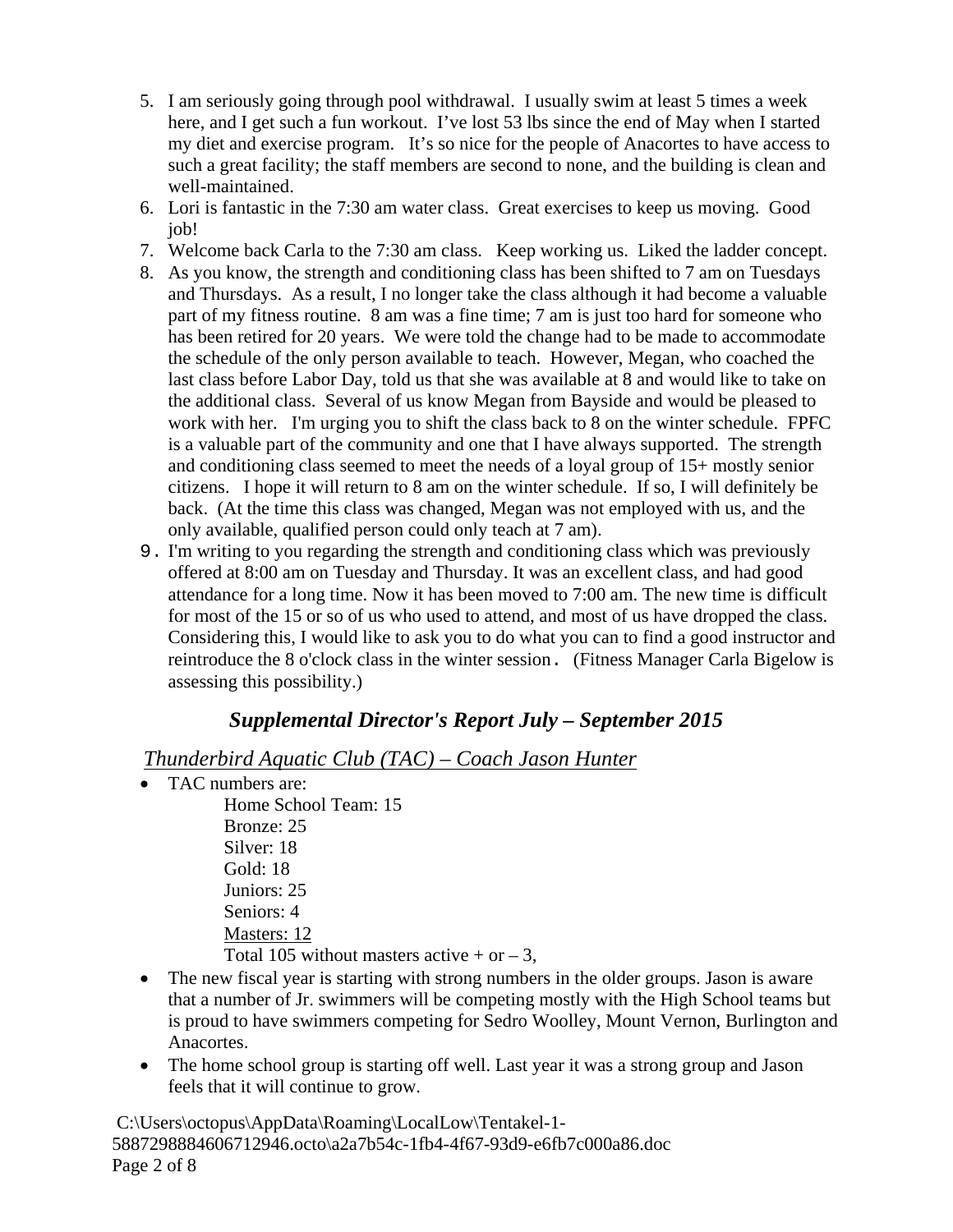• TAC's first meet will be the Fall Thunderbird October 3rd. This will be a fun fast meet for the kids.

# *Fitness Report –Fitness Manager Carla Bigelow*

- **Floor:** over the August Shut-down the GroupX Classroom floor was leveled per the contract with Flooring Connection.
- **Mirrors:** Mirrors were ordered from Todd Hunter Glass. They will contact FPFC to arrange installation when the mirrors arrive from the manufacturer. MM Little will move some electrical outlets that are installed where the new mirrors will be hung.
- *G***roupX Classroom Painting:** Walls have been patched and prepped for painting.
- **GroupX Fitness Classes:** Several new classes have been added to the schedule for Fall Quarter. FM Bigelow will send out email blasts, announce classes on Facebook and add classes to the GoAnacortes.com online calendar. Times for some of the existing classes were changed due to changes in instructor availability.
- **Equipment:** Over the August shut-down the fitness equipment, including weights, mats and balls were cleaned and disinfected. Instructor Meagan Z. also spent time inflating the Silver Sneakers balls and the Resist-a-Balls.
- **Anacortes Senior Center Fall Prevention Fair:** FM Bigelow is working with Sr. Center Manager Sally Hill to man an FPFC information table for the Fall Prevention Fair scheduled for Friday, September 11.

### *Aquatics – Aquatic Manager Natalie Hood*

- Girls' High School swimming starts September 8th. All teams will have their normal practice times.
- High school dual meets are scheduled for some Tuesday's and Thursday's 2:00-4:00pm (time may vary).
- Swim lessons are available for registration through December 31st.
- Aqua Zumba continues to be popular, but because of high school swim season, we will have to change the time to 5:30 pm instead of 6:30 pm.
- Starting in September, Masters will practice before we open at 6am. This will allow lap swimmers and water walkers to have the pool to themselves from 7:00-8:30 am.
- Finished a Lifeguard course and all participants passed. A few of them were hired.
- Working on organizing lap lanes. Boards were purchased by TAC and we are looking into purchasing signs for them.
- We had a total of about 90 participants in swim lessons for our last Summer session. This session tends to be a little lighter than the rest.
- Monday, Wednesday and Friday water aerobic classes will go back to their regular schedule, shifting forward 30 minutes.

# *Maintenance – John Little*

Maintenance Report for August 2015

- Removed paint from the pool deck and locker rooms' tile floor perimeters to clean up the look of the tile floor edges.
- Scraped and prepped the lower edges of the walls around the perimeter of the pool deck and locker rooms.

C:\Users\octopus\AppData\Roaming\LocalLow\Tentakel-1- 5887298884606712946.octo\a2a7b54c-1fb4-4f67-93d9-e6fb7c000a86.doc Page 3 of 8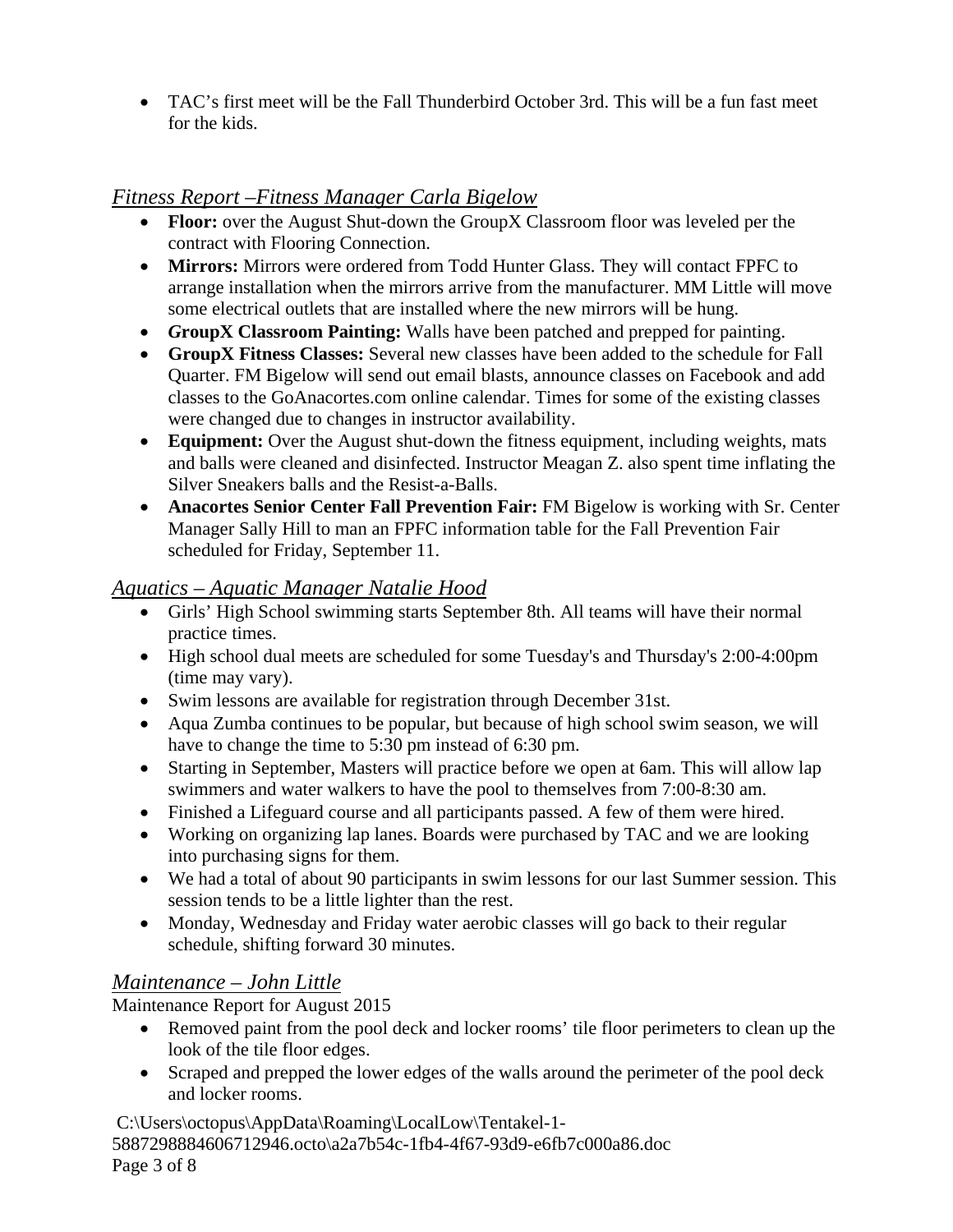- Brushed and cleaned the pool sides and bottom daily during shutdown.
- Removed rust spots and polished stainless steel deck hardware.
- Removed rust spots from pool and locker room floor tiles.
- Removed everything from the south east shed. Cleaned the interior, disposed of unused items, installed shelves, organized and put everything back.
- Boiler inspection. Drained the boiler and opened up the fire side and water side for inspection. Inspection passed. Reassembled and fired up the boiler.
- Pressure washed all pool deck and locker rooms' tile.
- Pressure washed all exterior perimeter sidewalks.
- Re-grouted the women's locker room shower tile floors.
- Removed and hauled away old unused pumps and motors in the lower filter room.
- Installed electrical outlets in the southeast corner of the lower fitness center entry and in the vicinity of the lobby water cooler. Installed an outlet for the lobby water cooler.
- Replaced defective drywall in the vicinity of the lobby water cooler.
- Removed the shackle system of fastening the pool buoy to the buoy line.
- Full service of HVAC belts, motors and filters.
- Removed all furniture from Administrative office, cleaned walls and floors; removed unused office electrical cords and cables. Rerouted and organized office cords and cables after putting all furniture back.
- The pool main drain and water inlets were inspected.

### *Financial Reports*

Levy net income based on QB for July  $2015 - (\$25,010.91)$  and  $YTD - \$137,612.79$ . The actual YTD levy net income should be \$26,832.02 higher since the flooring expense was included, but it is part of the special projects budget, and not a part of the regular operations budget. We need to watch the results of the actual Levy expenses for August and September with shutdown. We may need to slow down spending from October – December 2015. The Levy and Maintenance Committee may also need to convene and discuss what has priority for the rest of the year. Remember some of our levy money must cover the first four months of the 2016 year, The Program net income for July - \$6,866.69 and YTD - \$72,921.32. Gross income for programs is listed below:

|                       | <b>DEPARTMENT FISCAL YEAR</b> | <b>JULY</b> | <b>JULY</b>     | <b>JULY</b> | <b>JULY</b>     |
|-----------------------|-------------------------------|-------------|-----------------|-------------|-----------------|
|                       |                               | 2015        | <b>YTD 2015</b> | 2014        | <b>YTD 2014</b> |
| <b>Aquatics</b>       | Jan $1 - Dec 31$              | \$19,788    | \$124,128       | \$15,847    | \$119,620       |
| <b>Swim Lessons</b>   | Jan $1 - Dec 31$              | \$11,363    | \$59,900        | \$6,160     | \$45,808        |
| <b>Youth Aquatics</b> | Sept $1 - Aug\ 31$            | \$5,479     | \$98,434        | \$6,708     | \$97,968        |
| <b>Fitness Center</b> | Jan $1 - Dec 31$              | \$4,273     | \$38,708        | \$2,601     | \$18,266        |

# *Director's Report August – October 2015*

# *Thunderbird Aquatic Club (TAC) – Coach Jason Hunter*

• Due TAC numbers are:

Home school group: 15 Bronze: 25 Silver: 18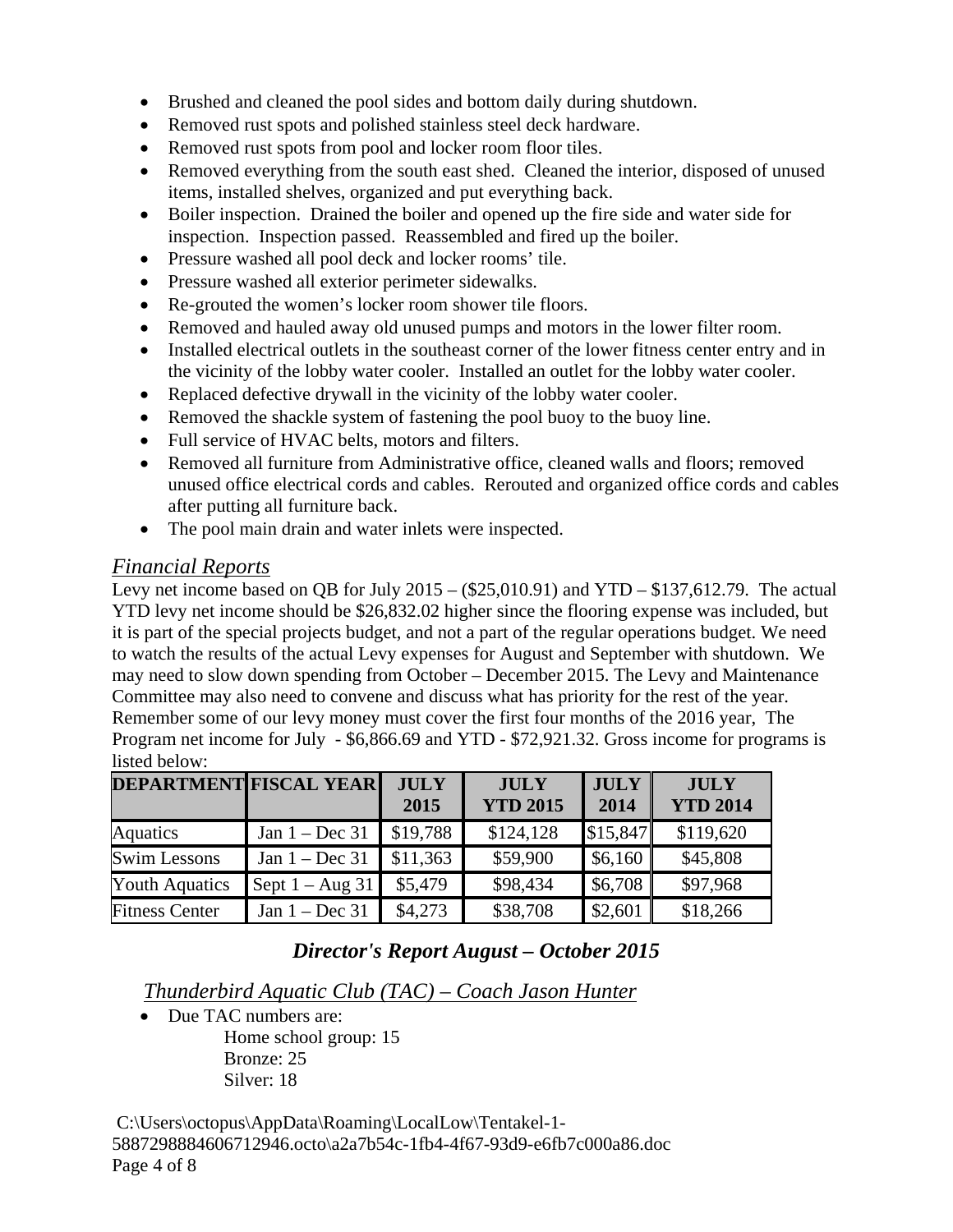Gold: 18 Juniors: 25 Seniors: 4 Masters: 12 Total 105 without masters Active  $+$  or  $-3$ 

- Now that TAC has had a month to settle into the season, the team is starting strong. Jason would like to see greater younger numbers but TAC has a strong core.
- Saturday Oct.  $3<sup>rd</sup> TAC$  is hosting a one day meet. TAC has about 80 swimmers signed up and Jason is looking for some good results to start the year off.
- One of the team's yearly goals is to send a relay in every age group to PNS Champs. In the past years TAC has had some problems getting younger swimmers to the champs meet and Jason is hoping to get the kids motivated.
- Oct. 10-11 TAC will be attending a swim meet in Burlington. It looks like the team will be taking about 30 athletes to the meet.

# *Fitness Report –Fitness Manager Carla Bigelow*

- **SilverSneakers®:** In July 2015, 160 out of 674 enrollees participated for 1,244 visits. In August 2015, 135 out of 683 enrollees participated for 770 visits.
- **Silver & Fit ®:** In July 2015, 6 out of 8 enrollees participated for 62 visits. In August 2015, 6 out of 8 enrollees participated for 62 visits.

### • **PHYSICAL PLANT**

- o **Mirrors:** The mirrors will be installed in both fitness areas on Friday, October 23. FM Bigelow and MM Little have decided on placement of the electrical outlets, paper towel holder, and fan that need to be moved prior to the mirror installation. MM Little will also remove the linoleum panels from the wall.
- o **Equipment:** FM Bigelow and ED Stadler purchased two (2) 15-bar sets of Bodypump bars & weights with racks - 1 new, 1 slightly used - from the former owner of Watersedge Fitness Center. The complete sets currently retail new at around \$2500 each. Purchase price as \$1700 total for both sets. They are set up in the GroupX Classroom. Thanks to MM Little and members of the TAC coaching staff and team for helping load, transport, and unload the equipment.

# • **CLASSES**

- o **Instructors:** Silver Sneakers Instructor Charlie Hendricks has begun her maternity leave. She may not return to teaching. Instructor Lindsey Miller will take on the class. She will attend Silver Sneakers Classic instructor training in October in Marysville. Carla is also suggesting to instructors Jillian Ganci and Meagan Zielinski that they get the certification in order to act as substitutes as needed. Gentle Yoga Instructor Celeste Atterberry will no longer teach on Fridays. FM Bigelow is working on a replacement instructor for Fridays.
- o **Email Blasts:** FM Bigelow has sent out several email blasts regarding land and water groupx classes via EZ Facility. Several patrons have commented that they have seen them in their inbox and appreciate the information. Class numbers in the GroupX Classroom are also beginning to increase.

# • **COMMUNITY INVOLVEMENT**

o **Anacortes Senior Activity Center:** FM Bigelow organized and manned a table at the Fall Prevention Fair on September 11. The display included Pool and Fitness Center schedules, and information on strength and balance training for seniors.

C:\Users\octopus\AppData\Roaming\LocalLow\Tentakel-1- 5887298884606712946.octo\a2a7b54c-1fb4-4f67-93d9-e6fb7c000a86.doc Page 5 of 8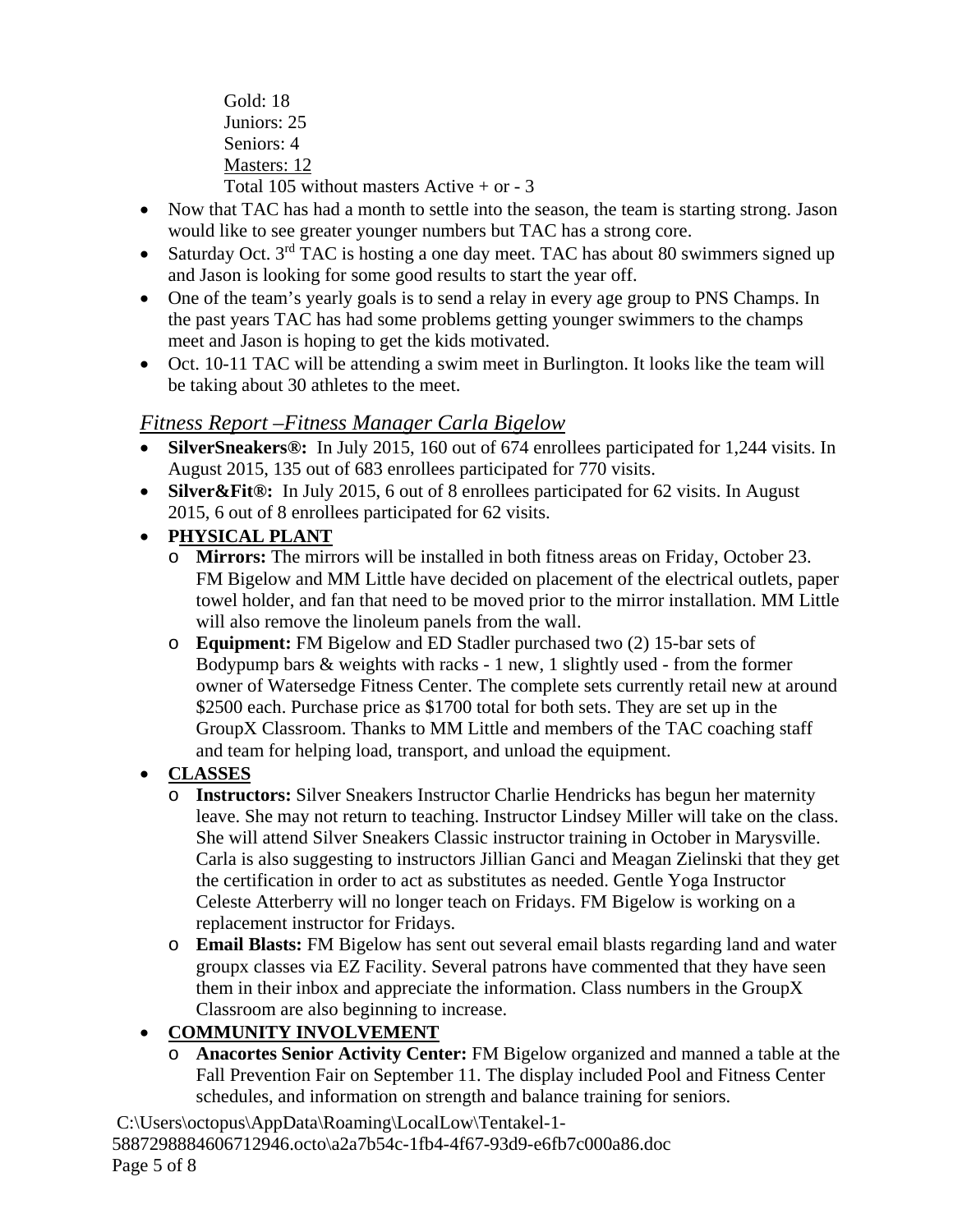- o **American Red Cross serving NW Washington:** FM Bigelow attended a training called ERVs: Ready, Set, Roll. This class certifies her to drive the large, ambulancetype ARC Emergency Response Vehicles and assist with mass feeding. She continues to serve as the Disaster Action Team Captain for Fidalgo and Guemes Islands.
- o **Mount Baker Council BSA:** FM Bigelow is heading up a team of BSA leaders from throughout NW Washington to recharter the 300+ Packs, Troops, Teams, Crews and Ships in Mount Baker Council. Tasks include revision of printed materials, assembling instructional packets, verifying leader training requirements are met for all registered leaders, assisting with the online recharter process, verifying accuracy of unit recharter documents and working with volunteer and professional staff throughout the process.

# *Aquatics – Aquatic Manager Natalie Franulovic (FM Carla Bigelow reporting)*

# • **Lifeguards:**

- o On Friday, September 25, 2015 a 10 year old patron was injured when another patron jumped in the water and landed on her back. Head Guard Trevor Johnson and Lifeguard Kenny Alluise performed a spinal rescue. EMS was called by Cashier Jenny Hall. EMS was called and checked out the child. She was released to her father. It should be noted that HG Johnson led the lifeguard staff in an in-service training on Wednesday, September 23 that included several spinal rescue drills.
- o During a swim meet on Saturday, September 26, 2015 one of the swimmers had a medical emergency and lost consciousness in her lane during a race. Head Guard Elizabeth Tripp, Lifeguards Nate Weeks and Zoe Brunson responded quickly and removed her from the water. BEHS/SWHS Head Coach Dave Brunson called EMS. The victim was checked out by Anacortes Fire Department EMTs and released to her mother. In email communications with FM Bigelow, HG Tripp praised the quick response of the lifeguarding staff and swim team coaches during the response. FM Bigelow spoke to the victim's mother on Monday, September 28. She said that her daughter was doing well and had not inhaled any water into her lungs. The mother was very appreciative of the quick and professional response of the lifeguarding staff.

# • **Swim Lessons:**

There are currently 80+ students enrolled in the September session of swim lessons. Swim lesson registration is open for sessions through mid-December.

# • **Group Fitness:**

Instructor Rita Yribar will be retiring in October. We wish her well in her future endeavors. AM Franulovic is working on filling the instructor position for Motion'n'Mind.

# *Administration – Executive Director Marilyn Stadler & Business Manager Cheryl Thomas*

• The Active Military Program for August 2015 was 86 visits by 32 different participants, YTD 563 and the usage by military families for August was 120 visits.

| <b>Month</b>  | # of Visits | <b>Month</b>  | # of Visits |
|---------------|-------------|---------------|-------------|
| October 2013  | 76          | October 2014  |             |
| November 2013 | 68          | November 2014 | 34          |
| December 2013 | 55          | December 2014 | 40          |
| January 2014  | 68          | January 2015  |             |

C:\Users\octopus\AppData\Roaming\LocalLow\Tentakel-1- 5887298884606712946.octo\a2a7b54c-1fb4-4f67-93d9-e6fb7c000a86.doc Page 6 of 8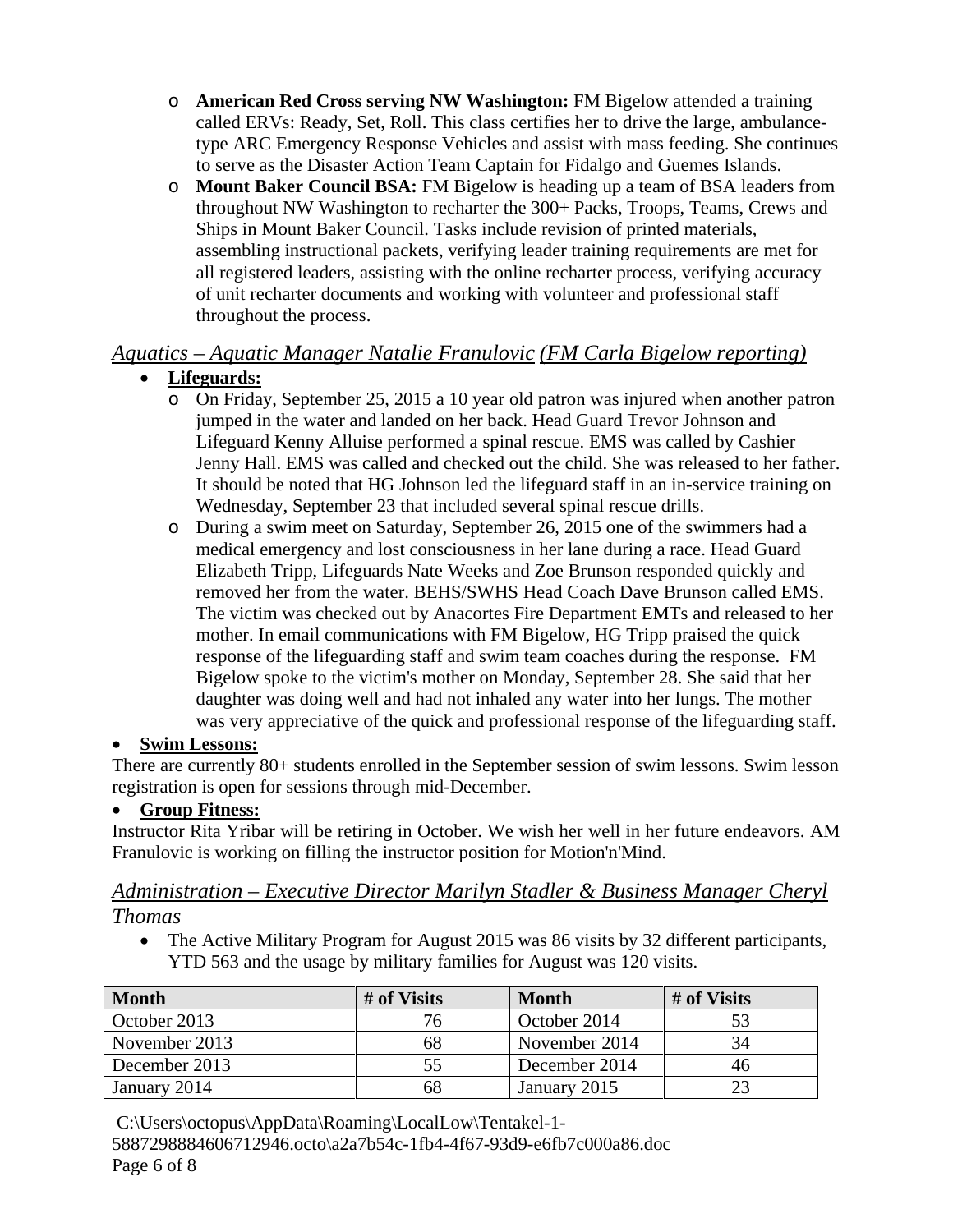| February 2014    | 80  | February 2015    | 49  |
|------------------|-----|------------------|-----|
| March 2014       | 70  | March 2015       | 97  |
| April 2014       | 81  | April 2015       | 72  |
| May 2014         | 107 | May 2015         | 72  |
| June 2014        | 74  | June 2015        | 48  |
| <b>July 2014</b> | 30  | <b>July 2015</b> | 69  |
| August 2014      | 17  | August 2015      | 86  |
| September 2014   | 40  | September 2015   |     |
| <b>TOTAL</b>     | 766 | <b>TOTAL</b>     | 649 |

• Other statistics:

- 1. The FPFC total number of visits for August 2015 was 2,573 and January August 2015 Year-to-Date was 29,837. The FPFC total number of visits for August 2014 was 1,419 and January – August 2014 Year-to-Date was 25,120. These statistics don't include the visits from Physical Therapy patrons, swim meet participants or rentals.
- Friends of Fidalgo Pool and Fitness Center had their plant sale on Saturday, September 26, 2015 to raise money for the uncompleted first aid room. The room needs a free standing sink, protective cabinets, a water proof stretcher and other supplies. Friends received a \$5,000 dollar in honor of Carla Bigelow and her fantastic instructor skills to be used for the First Aid Room.

# *Maintenance – John Little*

Maintenance Manager John Little completed the following:

- Removed the defective water pressure regulator buried in the ground on the pool's side of the city water meter. Installed a new water pressure regulator in the boiler room where our main water supply enters the building. Installing it in the building makes it serviceable and adjustable.
- Installed a new main water line backflow preventer in the boiler room. The previous one was defective and the parts are no longer available for repairing it.
- Replacing the pressure regulator and backflow preventer has resolved the pool's low and varying water pressure problems. We now have consistent water pressure throughout the facility regardless of how many fixtures are being used or if the pool is filling with it's 2 inch water line.
- All the backflow preventers were tested and certified (annual requirement).
- Canflex USA, Inc., a local manufacturing company, repaired Ollie the Octopus. They attached 3 new anchor points to the bottom surface and sealed and repaired all leaks. They mentioned the original material has deteriorated and the next time it needs extensive repairs it would be best to purchase a new one.
- Painted and repaired Ollie's cart as needed.
- Warranty work was completed on the upstairs fitness floor.
- Painted lower walls around the perimeter of the pool deck and locker rooms.
- Prepped and painted the pool rollup door.
- Repaired the lights above the bleachers.
- Renewed all the defective light covers on the light fixtures under the balcony deck.
- Replaced defective floor tiles in the main entry lobby.
- Waxed the lobby and conference room floors.
- Renewed the break room faucet.

C:\Users\octopus\AppData\Roaming\LocalLow\Tentakel-1-

5887298884606712946.octo\a2a7b54c-1fb4-4f67-93d9-e6fb7c000a86.doc Page 7 of 8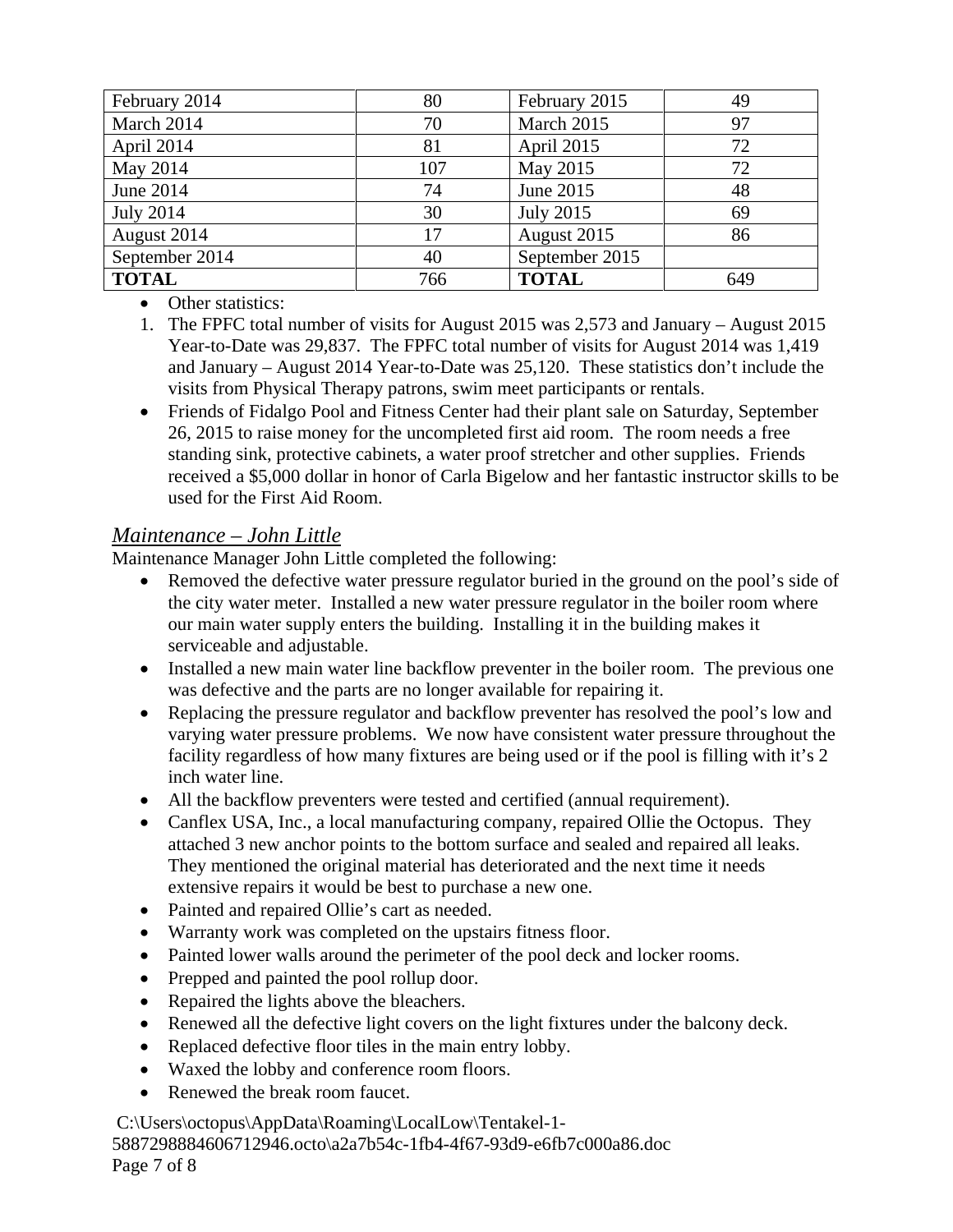- Renewed several sink drain lines in the locker rooms. Renewed one locker room faucet and repaired several others.
- Cleaned pool filters. Made filter tank repairs as needed.
- Cleaned the gutters and hauled away all the tree debris from the major windstorm.
- Repaired the stereo system for the pool area. Installed a new amplifier.
- Cleaned HVAC ducts in the locker rooms.
- Cleaned the condenser coils of all three refrigerators.
- Cleaned the carpets in the Aquatic office and the stairs to the upstairs fitness area.
- Brushed and cleaned the pool sides and bottom daily during shutdown.
- Friends of Fidalgo Pool installed a new water cooler in the main lobby.

#### *Investments*

• \$186,204.61 will mature August 1, 2016.

### *Financial Reports*

August 2015 Financial Statements are pending.

### *Old Business*

#### • **Communication Plan Update**

- o The new website is up and running without difficulties at this time.
- o The promotion to encourage the public to view the website and become more involved started with an advertisement in the Anacortes American.

#### • **Landscaping and Yard Maintenance Committee**

Business Manager Cheryl Thomas and Christine Mathes, Friends and Thunderbird Aquatic Club representative discussed the committee's progress with finding a landscape architect for the fitness center area. After soliciting for at least three bids, we were only able to obtain two. The committee is investigating what is really needed so it may take more time than expected to complete the project. In the meantime, Christine Mathes stated that several volunteers are going to plant native Nootka Rose plants on the slope and possible build a fence around that area. This is temporary to prevent injury.

#### *New Business*

### • **Thank You Notes**

The Commissioners signed thank you notes for Kyle Mahoney and Canflex. Kyle Mahoney of Westward Designs gave Fidalgo Pool and Fitness Center a \$1,000 in-kind donation for the \$1,500 website design project. The Canflex Company donated labor and materials to repair Ollie the Octopus.

### • **Next Meeting Schedule**

The Commissioners approved a meeting change from November 5 to the 12. ED Stadler will notify the newspaper.

### • **Friends of FPFC Challenge**

If new donors pitch in and contribute at least \$1,000 to the Friends' endowment fund for the future of Fidalgo Pool and Fitness Center, Pat Barrett and Mary Staley of Barrett Financial will match with a \$1,000. Mark and Marilyn Stadler have also stated that they will match \$1,000 to the fund as well.

### • **Newspaper Interview**

C:\Users\octopus\AppData\Roaming\LocalLow\Tentakel-1- 5887298884606712946.octo\a2a7b54c-1fb4-4f67-93d9-e6fb7c000a86.doc Page 8 of 8